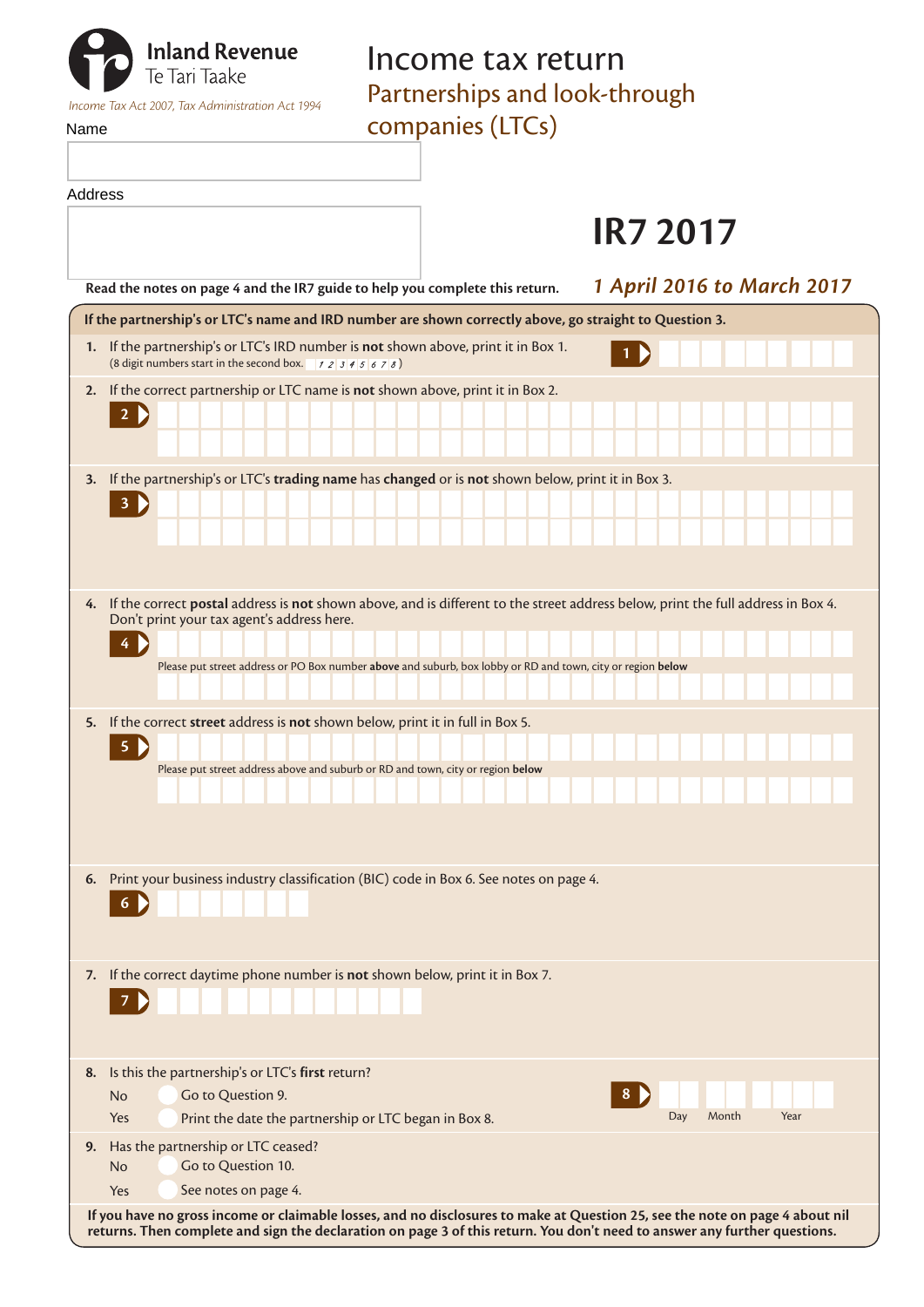# *Income*

| 10. | Did the partnership or LTC receive any schedular payments?                                                              |                                                                                                                                      |
|-----|-------------------------------------------------------------------------------------------------------------------------|--------------------------------------------------------------------------------------------------------------------------------------|
|     | Go to Question 11.<br><b>No</b>                                                                                         | See page 5 of the guide. Print the totals here.<br>Yes                                                                               |
|     | Total tax deducted                                                                                                      | Total gross schedular payments                                                                                                       |
|     | Ş<br>10A                                                                                                                | \$<br>10B                                                                                                                            |
| 11. | Did the partnership or LTC have any New Zealand interest paid or credited to it?                                        |                                                                                                                                      |
|     | Go to Question 12.<br>No                                                                                                | See pages 5 to 7 of the guide. Print the totals here.<br>Yes                                                                         |
|     |                                                                                                                         | Keep any certificates.                                                                                                               |
|     | <b>Total RWT</b>                                                                                                        | Total gross interest - if a loss, put a minus sign in the last box                                                                   |
|     | \$<br>11A                                                                                                               | \$<br>11B                                                                                                                            |
| 12. | Did the partnership or LTC have any New Zealand dividends paid or credited to it, or did the partnership or LTC receive |                                                                                                                                      |
|     | shares instead of dividends? Include any dividends from partnerships, LTCs or trusts.                                   |                                                                                                                                      |
|     | Go to Question 13.<br>No                                                                                                | Yes<br>See pages 7 and 8 of the guide. Print the totals here.                                                                        |
|     | Total dividend imputation credits                                                                                       | Keep any statements.                                                                                                                 |
|     | \$<br>12                                                                                                                |                                                                                                                                      |
|     | Total dividend RWT and payments for foreign dividends                                                                   | Total gross dividends                                                                                                                |
|     | \$<br>12A                                                                                                               | \$<br>12B                                                                                                                            |
| 13. | Did the partnership or LTC receive any taxable distributions from a Māori authority?                                    |                                                                                                                                      |
|     | Go to Question 14.<br>No                                                                                                | Yes<br>See pages 9 and 10 of the guide. Print the totals here.                                                                       |
|     |                                                                                                                         | Keep your Māori authority distribution statements.                                                                                   |
|     | Total Māori authority credits                                                                                           | Total Māori authority distribution                                                                                                   |
|     | S<br>13A                                                                                                                | \$<br>13B                                                                                                                            |
| 14. |                                                                                                                         | Did the partnership or LTC receive any income from another partnership? (Exclude any income/losses received you have included        |
|     | at Questions 11, 12, 13, 16, 18, 19.)                                                                                   |                                                                                                                                      |
|     | Go to Question 15.<br>No                                                                                                | See page 10 of the guide. Print the totals here.<br>Yes                                                                              |
|     | Total partnership tax credits                                                                                           | Total partnership income - if a loss, put a minus sign in the last box                                                               |
|     | 14A                                                                                                                     | Ş<br>14B                                                                                                                             |
|     |                                                                                                                         | 15. Did the LTC receive any income from another LTC? (Exclude any income/loss received that you've included at Questions 11, 12, 13, |
|     | 16, 18, 19.)                                                                                                            |                                                                                                                                      |
|     | Go to Question 16.<br>No.<br>Total LTC tax credits                                                                      | See pages 10 and 12 of the guide. Print the totals here.<br>Yes                                                                      |
|     | 15A                                                                                                                     |                                                                                                                                      |
|     | Total active LTC income - if a loss, put a minus sign in the last box                                                   |                                                                                                                                      |
|     | \$<br>15B                                                                                                               |                                                                                                                                      |
|     | Non-allowable deductions this year                                                                                      |                                                                                                                                      |
|     | \$<br>15 <sub>C</sub>                                                                                                   |                                                                                                                                      |
|     | Prior years' non-allowable deductions claimed this year                                                                 |                                                                                                                                      |
|     | S<br><b>15D</b>                                                                                                         |                                                                                                                                      |
|     |                                                                                                                         | Adjusted LTC income - if a loss, put a minus sign in the last box.                                                                   |
|     | Either add Boxes 15B and 15C, or subtract Box 15D from 15B.                                                             | 15E<br>Ş                                                                                                                             |
|     | Print your answer in Box 15E.                                                                                           |                                                                                                                                      |
| 16. | Did the partnership or LTC receive any income from overseas?                                                            |                                                                                                                                      |
|     | Go to Question 17.<br>No                                                                                                | See pages 12 to 14 of the guide. Print the totals here.<br>Yes                                                                       |
|     | Total overseas tax paid                                                                                                 | Total overseas income - if a loss, put a minus sign in the last box                                                                  |
|     | Ş<br>16A                                                                                                                | Ş<br>16B                                                                                                                             |
| 17. | Did the partnership or LTC receive income from business activities?                                                     |                                                                                                                                      |
|     | Go to Question 18.<br>No                                                                                                | See page 15 to 16 of the guide. Print the total here.<br>Yes                                                                         |
|     |                                                                                                                         | Net income from business activities - if a loss, put a minus sign in the last box                                                    |
|     |                                                                                                                         | \$<br>17B                                                                                                                            |
|     |                                                                                                                         |                                                                                                                                      |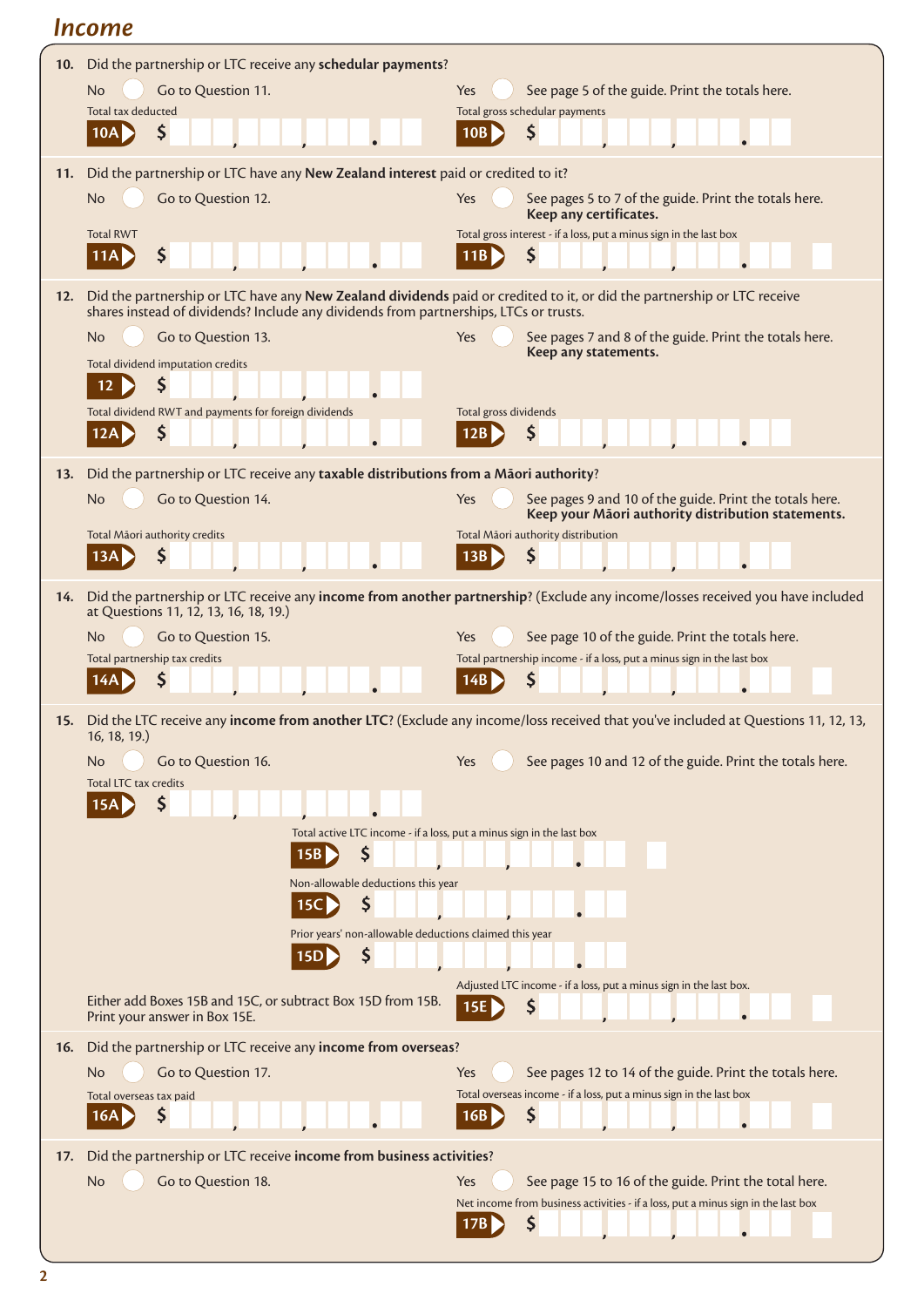| 18. Did the partnership or LTC receive income from rental activities?<br>See page 16 of the guide. Print the total here.<br><b>No</b><br>Go to Question 19.<br>Yes<br>Net income from rental activities - if a loss, put a minus sign in the last box<br>S<br>18B<br>Did the partnership or LTC receive any other income? This includes any income from taxable property sales/disposals not already<br>19.<br>included elsewhere in your return.<br>Go to Question 20.<br>See pages 16 to 20 of the guide. Print the total here.<br>N <sub>o</sub><br>Yes<br>Name of payer<br>Total other income - if a loss, put a minus sign in the last box<br>$\zeta$<br>19B<br>Type of income<br>\$<br>19C<br>20. Total income/loss<br>Add Boxes 10B to 14B, 15E and 16B to 19B. Print the total in Box 20.<br>Total income - if a loss, put a minus sign in the last box<br>21. Can the partnership or LTC claim expenses?<br>Go to Question 22.<br>See page 20 of the guide. Print the total here.<br>No<br>Yes<br>Total expenses<br>S<br>22. Total income/loss after expenses<br>Subtract the amount in Box 21 from the total income in Box 20. Print your answer in Box 22.<br>This amount must be completely attributed to the partners or owner(s).<br>Total income after expenses - if a loss, put a minus sign in the last box<br>\$<br>Did the partnership or LTC have any losses extinguished on transitioning from a qualifying company (QC) or loss attributing<br>23.<br>qualifying company (LAQC)?<br>Go to Question 24.<br>See pages 21 and 22 of the guide. Print the amounts here.<br>No<br>Yes<br><b>Extinguished losses</b><br>\$<br>23<br>Prior years' deductions<br>Deductions claimed this year<br>S<br> 23B <br>123AP<br><b>Attribution of income/loss</b><br>See page 23 of the guide before attributing income/loss.<br>24. Attribution of income/loss details attached are for (please tick one):<br>a partnership (IR7P)<br>a look-through company (IR7L)<br>Additional disclosure of foreign investments<br>25. If the partnership or LTC calculates CFC or FIF income under Question 16, please read page 48 of the guide.<br>Tick "yes" if additional disclosure is required.<br>25<br>Go to Question 26.<br>Go to Question 26.<br>No<br>Yes<br><b>Declaration</b><br>26. Read this declaration and sign the return.<br>This is a true and correct return for the year ended 31 March 2017.<br>Signature<br>There are penalties for not putting in a tax return<br>or putting in a false return.<br>Keep a copy of this return for your own records.<br>Date<br>27. What to do next<br>Remember - the last day for posting us the return is 7 July 2017, read the notes on page 4 for more information.<br>Attach all necessary papers to the top of page 3 and make sure the partnership's or LTC's name and IRD number are on all papers.<br>All partners and owners must include their share of the partnership or LTC income/loss in their individual tax returns.<br>Post the return to us in the envelope supplied, or send to:<br><b>RESET FORM</b><br>Inland Revenue, PO Box 39090, Wellington Mail Centre, Lower Hutt 5045. |                                         |                                                                                   |
|----------------------------------------------------------------------------------------------------------------------------------------------------------------------------------------------------------------------------------------------------------------------------------------------------------------------------------------------------------------------------------------------------------------------------------------------------------------------------------------------------------------------------------------------------------------------------------------------------------------------------------------------------------------------------------------------------------------------------------------------------------------------------------------------------------------------------------------------------------------------------------------------------------------------------------------------------------------------------------------------------------------------------------------------------------------------------------------------------------------------------------------------------------------------------------------------------------------------------------------------------------------------------------------------------------------------------------------------------------------------------------------------------------------------------------------------------------------------------------------------------------------------------------------------------------------------------------------------------------------------------------------------------------------------------------------------------------------------------------------------------------------------------------------------------------------------------------------------------------------------------------------------------------------------------------------------------------------------------------------------------------------------------------------------------------------------------------------------------------------------------------------------------------------------------------------------------------------------------------------------------------------------------------------------------------------------------------------------------------------------------------------------------------------------------------------------------------------------------------------------------------------------------------------------------------------------------------------------------------------------------------------------------------------------------------------------------------------------------------------------------------------------------------------------------------------------------------------------------------------------------------------------------------------------------------------------------------------------------------------------------------------------------------------------------------------------------------------------------------------------------------------------------------|-----------------------------------------|-----------------------------------------------------------------------------------|
|                                                                                                                                                                                                                                                                                                                                                                                                                                                                                                                                                                                                                                                                                                                                                                                                                                                                                                                                                                                                                                                                                                                                                                                                                                                                                                                                                                                                                                                                                                                                                                                                                                                                                                                                                                                                                                                                                                                                                                                                                                                                                                                                                                                                                                                                                                                                                                                                                                                                                                                                                                                                                                                                                                                                                                                                                                                                                                                                                                                                                                                                                                                                                          |                                         |                                                                                   |
|                                                                                                                                                                                                                                                                                                                                                                                                                                                                                                                                                                                                                                                                                                                                                                                                                                                                                                                                                                                                                                                                                                                                                                                                                                                                                                                                                                                                                                                                                                                                                                                                                                                                                                                                                                                                                                                                                                                                                                                                                                                                                                                                                                                                                                                                                                                                                                                                                                                                                                                                                                                                                                                                                                                                                                                                                                                                                                                                                                                                                                                                                                                                                          |                                         |                                                                                   |
|                                                                                                                                                                                                                                                                                                                                                                                                                                                                                                                                                                                                                                                                                                                                                                                                                                                                                                                                                                                                                                                                                                                                                                                                                                                                                                                                                                                                                                                                                                                                                                                                                                                                                                                                                                                                                                                                                                                                                                                                                                                                                                                                                                                                                                                                                                                                                                                                                                                                                                                                                                                                                                                                                                                                                                                                                                                                                                                                                                                                                                                                                                                                                          |                                         |                                                                                   |
|                                                                                                                                                                                                                                                                                                                                                                                                                                                                                                                                                                                                                                                                                                                                                                                                                                                                                                                                                                                                                                                                                                                                                                                                                                                                                                                                                                                                                                                                                                                                                                                                                                                                                                                                                                                                                                                                                                                                                                                                                                                                                                                                                                                                                                                                                                                                                                                                                                                                                                                                                                                                                                                                                                                                                                                                                                                                                                                                                                                                                                                                                                                                                          |                                         |                                                                                   |
|                                                                                                                                                                                                                                                                                                                                                                                                                                                                                                                                                                                                                                                                                                                                                                                                                                                                                                                                                                                                                                                                                                                                                                                                                                                                                                                                                                                                                                                                                                                                                                                                                                                                                                                                                                                                                                                                                                                                                                                                                                                                                                                                                                                                                                                                                                                                                                                                                                                                                                                                                                                                                                                                                                                                                                                                                                                                                                                                                                                                                                                                                                                                                          |                                         |                                                                                   |
|                                                                                                                                                                                                                                                                                                                                                                                                                                                                                                                                                                                                                                                                                                                                                                                                                                                                                                                                                                                                                                                                                                                                                                                                                                                                                                                                                                                                                                                                                                                                                                                                                                                                                                                                                                                                                                                                                                                                                                                                                                                                                                                                                                                                                                                                                                                                                                                                                                                                                                                                                                                                                                                                                                                                                                                                                                                                                                                                                                                                                                                                                                                                                          |                                         |                                                                                   |
|                                                                                                                                                                                                                                                                                                                                                                                                                                                                                                                                                                                                                                                                                                                                                                                                                                                                                                                                                                                                                                                                                                                                                                                                                                                                                                                                                                                                                                                                                                                                                                                                                                                                                                                                                                                                                                                                                                                                                                                                                                                                                                                                                                                                                                                                                                                                                                                                                                                                                                                                                                                                                                                                                                                                                                                                                                                                                                                                                                                                                                                                                                                                                          |                                         |                                                                                   |
|                                                                                                                                                                                                                                                                                                                                                                                                                                                                                                                                                                                                                                                                                                                                                                                                                                                                                                                                                                                                                                                                                                                                                                                                                                                                                                                                                                                                                                                                                                                                                                                                                                                                                                                                                                                                                                                                                                                                                                                                                                                                                                                                                                                                                                                                                                                                                                                                                                                                                                                                                                                                                                                                                                                                                                                                                                                                                                                                                                                                                                                                                                                                                          |                                         |                                                                                   |
|                                                                                                                                                                                                                                                                                                                                                                                                                                                                                                                                                                                                                                                                                                                                                                                                                                                                                                                                                                                                                                                                                                                                                                                                                                                                                                                                                                                                                                                                                                                                                                                                                                                                                                                                                                                                                                                                                                                                                                                                                                                                                                                                                                                                                                                                                                                                                                                                                                                                                                                                                                                                                                                                                                                                                                                                                                                                                                                                                                                                                                                                                                                                                          |                                         | Residental land withholding tax (RWLT) credit. Refer to the RLWT update on page 4 |
|                                                                                                                                                                                                                                                                                                                                                                                                                                                                                                                                                                                                                                                                                                                                                                                                                                                                                                                                                                                                                                                                                                                                                                                                                                                                                                                                                                                                                                                                                                                                                                                                                                                                                                                                                                                                                                                                                                                                                                                                                                                                                                                                                                                                                                                                                                                                                                                                                                                                                                                                                                                                                                                                                                                                                                                                                                                                                                                                                                                                                                                                                                                                                          |                                         |                                                                                   |
|                                                                                                                                                                                                                                                                                                                                                                                                                                                                                                                                                                                                                                                                                                                                                                                                                                                                                                                                                                                                                                                                                                                                                                                                                                                                                                                                                                                                                                                                                                                                                                                                                                                                                                                                                                                                                                                                                                                                                                                                                                                                                                                                                                                                                                                                                                                                                                                                                                                                                                                                                                                                                                                                                                                                                                                                                                                                                                                                                                                                                                                                                                                                                          |                                         |                                                                                   |
|                                                                                                                                                                                                                                                                                                                                                                                                                                                                                                                                                                                                                                                                                                                                                                                                                                                                                                                                                                                                                                                                                                                                                                                                                                                                                                                                                                                                                                                                                                                                                                                                                                                                                                                                                                                                                                                                                                                                                                                                                                                                                                                                                                                                                                                                                                                                                                                                                                                                                                                                                                                                                                                                                                                                                                                                                                                                                                                                                                                                                                                                                                                                                          |                                         |                                                                                   |
|                                                                                                                                                                                                                                                                                                                                                                                                                                                                                                                                                                                                                                                                                                                                                                                                                                                                                                                                                                                                                                                                                                                                                                                                                                                                                                                                                                                                                                                                                                                                                                                                                                                                                                                                                                                                                                                                                                                                                                                                                                                                                                                                                                                                                                                                                                                                                                                                                                                                                                                                                                                                                                                                                                                                                                                                                                                                                                                                                                                                                                                                                                                                                          |                                         |                                                                                   |
|                                                                                                                                                                                                                                                                                                                                                                                                                                                                                                                                                                                                                                                                                                                                                                                                                                                                                                                                                                                                                                                                                                                                                                                                                                                                                                                                                                                                                                                                                                                                                                                                                                                                                                                                                                                                                                                                                                                                                                                                                                                                                                                                                                                                                                                                                                                                                                                                                                                                                                                                                                                                                                                                                                                                                                                                                                                                                                                                                                                                                                                                                                                                                          |                                         |                                                                                   |
|                                                                                                                                                                                                                                                                                                                                                                                                                                                                                                                                                                                                                                                                                                                                                                                                                                                                                                                                                                                                                                                                                                                                                                                                                                                                                                                                                                                                                                                                                                                                                                                                                                                                                                                                                                                                                                                                                                                                                                                                                                                                                                                                                                                                                                                                                                                                                                                                                                                                                                                                                                                                                                                                                                                                                                                                                                                                                                                                                                                                                                                                                                                                                          |                                         |                                                                                   |
|                                                                                                                                                                                                                                                                                                                                                                                                                                                                                                                                                                                                                                                                                                                                                                                                                                                                                                                                                                                                                                                                                                                                                                                                                                                                                                                                                                                                                                                                                                                                                                                                                                                                                                                                                                                                                                                                                                                                                                                                                                                                                                                                                                                                                                                                                                                                                                                                                                                                                                                                                                                                                                                                                                                                                                                                                                                                                                                                                                                                                                                                                                                                                          |                                         |                                                                                   |
|                                                                                                                                                                                                                                                                                                                                                                                                                                                                                                                                                                                                                                                                                                                                                                                                                                                                                                                                                                                                                                                                                                                                                                                                                                                                                                                                                                                                                                                                                                                                                                                                                                                                                                                                                                                                                                                                                                                                                                                                                                                                                                                                                                                                                                                                                                                                                                                                                                                                                                                                                                                                                                                                                                                                                                                                                                                                                                                                                                                                                                                                                                                                                          |                                         |                                                                                   |
|                                                                                                                                                                                                                                                                                                                                                                                                                                                                                                                                                                                                                                                                                                                                                                                                                                                                                                                                                                                                                                                                                                                                                                                                                                                                                                                                                                                                                                                                                                                                                                                                                                                                                                                                                                                                                                                                                                                                                                                                                                                                                                                                                                                                                                                                                                                                                                                                                                                                                                                                                                                                                                                                                                                                                                                                                                                                                                                                                                                                                                                                                                                                                          |                                         |                                                                                   |
|                                                                                                                                                                                                                                                                                                                                                                                                                                                                                                                                                                                                                                                                                                                                                                                                                                                                                                                                                                                                                                                                                                                                                                                                                                                                                                                                                                                                                                                                                                                                                                                                                                                                                                                                                                                                                                                                                                                                                                                                                                                                                                                                                                                                                                                                                                                                                                                                                                                                                                                                                                                                                                                                                                                                                                                                                                                                                                                                                                                                                                                                                                                                                          |                                         |                                                                                   |
|                                                                                                                                                                                                                                                                                                                                                                                                                                                                                                                                                                                                                                                                                                                                                                                                                                                                                                                                                                                                                                                                                                                                                                                                                                                                                                                                                                                                                                                                                                                                                                                                                                                                                                                                                                                                                                                                                                                                                                                                                                                                                                                                                                                                                                                                                                                                                                                                                                                                                                                                                                                                                                                                                                                                                                                                                                                                                                                                                                                                                                                                                                                                                          |                                         |                                                                                   |
|                                                                                                                                                                                                                                                                                                                                                                                                                                                                                                                                                                                                                                                                                                                                                                                                                                                                                                                                                                                                                                                                                                                                                                                                                                                                                                                                                                                                                                                                                                                                                                                                                                                                                                                                                                                                                                                                                                                                                                                                                                                                                                                                                                                                                                                                                                                                                                                                                                                                                                                                                                                                                                                                                                                                                                                                                                                                                                                                                                                                                                                                                                                                                          |                                         |                                                                                   |
|                                                                                                                                                                                                                                                                                                                                                                                                                                                                                                                                                                                                                                                                                                                                                                                                                                                                                                                                                                                                                                                                                                                                                                                                                                                                                                                                                                                                                                                                                                                                                                                                                                                                                                                                                                                                                                                                                                                                                                                                                                                                                                                                                                                                                                                                                                                                                                                                                                                                                                                                                                                                                                                                                                                                                                                                                                                                                                                                                                                                                                                                                                                                                          |                                         |                                                                                   |
|                                                                                                                                                                                                                                                                                                                                                                                                                                                                                                                                                                                                                                                                                                                                                                                                                                                                                                                                                                                                                                                                                                                                                                                                                                                                                                                                                                                                                                                                                                                                                                                                                                                                                                                                                                                                                                                                                                                                                                                                                                                                                                                                                                                                                                                                                                                                                                                                                                                                                                                                                                                                                                                                                                                                                                                                                                                                                                                                                                                                                                                                                                                                                          |                                         |                                                                                   |
|                                                                                                                                                                                                                                                                                                                                                                                                                                                                                                                                                                                                                                                                                                                                                                                                                                                                                                                                                                                                                                                                                                                                                                                                                                                                                                                                                                                                                                                                                                                                                                                                                                                                                                                                                                                                                                                                                                                                                                                                                                                                                                                                                                                                                                                                                                                                                                                                                                                                                                                                                                                                                                                                                                                                                                                                                                                                                                                                                                                                                                                                                                                                                          |                                         |                                                                                   |
|                                                                                                                                                                                                                                                                                                                                                                                                                                                                                                                                                                                                                                                                                                                                                                                                                                                                                                                                                                                                                                                                                                                                                                                                                                                                                                                                                                                                                                                                                                                                                                                                                                                                                                                                                                                                                                                                                                                                                                                                                                                                                                                                                                                                                                                                                                                                                                                                                                                                                                                                                                                                                                                                                                                                                                                                                                                                                                                                                                                                                                                                                                                                                          |                                         |                                                                                   |
|                                                                                                                                                                                                                                                                                                                                                                                                                                                                                                                                                                                                                                                                                                                                                                                                                                                                                                                                                                                                                                                                                                                                                                                                                                                                                                                                                                                                                                                                                                                                                                                                                                                                                                                                                                                                                                                                                                                                                                                                                                                                                                                                                                                                                                                                                                                                                                                                                                                                                                                                                                                                                                                                                                                                                                                                                                                                                                                                                                                                                                                                                                                                                          |                                         |                                                                                   |
|                                                                                                                                                                                                                                                                                                                                                                                                                                                                                                                                                                                                                                                                                                                                                                                                                                                                                                                                                                                                                                                                                                                                                                                                                                                                                                                                                                                                                                                                                                                                                                                                                                                                                                                                                                                                                                                                                                                                                                                                                                                                                                                                                                                                                                                                                                                                                                                                                                                                                                                                                                                                                                                                                                                                                                                                                                                                                                                                                                                                                                                                                                                                                          |                                         |                                                                                   |
|                                                                                                                                                                                                                                                                                                                                                                                                                                                                                                                                                                                                                                                                                                                                                                                                                                                                                                                                                                                                                                                                                                                                                                                                                                                                                                                                                                                                                                                                                                                                                                                                                                                                                                                                                                                                                                                                                                                                                                                                                                                                                                                                                                                                                                                                                                                                                                                                                                                                                                                                                                                                                                                                                                                                                                                                                                                                                                                                                                                                                                                                                                                                                          |                                         |                                                                                   |
|                                                                                                                                                                                                                                                                                                                                                                                                                                                                                                                                                                                                                                                                                                                                                                                                                                                                                                                                                                                                                                                                                                                                                                                                                                                                                                                                                                                                                                                                                                                                                                                                                                                                                                                                                                                                                                                                                                                                                                                                                                                                                                                                                                                                                                                                                                                                                                                                                                                                                                                                                                                                                                                                                                                                                                                                                                                                                                                                                                                                                                                                                                                                                          |                                         |                                                                                   |
|                                                                                                                                                                                                                                                                                                                                                                                                                                                                                                                                                                                                                                                                                                                                                                                                                                                                                                                                                                                                                                                                                                                                                                                                                                                                                                                                                                                                                                                                                                                                                                                                                                                                                                                                                                                                                                                                                                                                                                                                                                                                                                                                                                                                                                                                                                                                                                                                                                                                                                                                                                                                                                                                                                                                                                                                                                                                                                                                                                                                                                                                                                                                                          |                                         |                                                                                   |
|                                                                                                                                                                                                                                                                                                                                                                                                                                                                                                                                                                                                                                                                                                                                                                                                                                                                                                                                                                                                                                                                                                                                                                                                                                                                                                                                                                                                                                                                                                                                                                                                                                                                                                                                                                                                                                                                                                                                                                                                                                                                                                                                                                                                                                                                                                                                                                                                                                                                                                                                                                                                                                                                                                                                                                                                                                                                                                                                                                                                                                                                                                                                                          |                                         |                                                                                   |
|                                                                                                                                                                                                                                                                                                                                                                                                                                                                                                                                                                                                                                                                                                                                                                                                                                                                                                                                                                                                                                                                                                                                                                                                                                                                                                                                                                                                                                                                                                                                                                                                                                                                                                                                                                                                                                                                                                                                                                                                                                                                                                                                                                                                                                                                                                                                                                                                                                                                                                                                                                                                                                                                                                                                                                                                                                                                                                                                                                                                                                                                                                                                                          |                                         |                                                                                   |
|                                                                                                                                                                                                                                                                                                                                                                                                                                                                                                                                                                                                                                                                                                                                                                                                                                                                                                                                                                                                                                                                                                                                                                                                                                                                                                                                                                                                                                                                                                                                                                                                                                                                                                                                                                                                                                                                                                                                                                                                                                                                                                                                                                                                                                                                                                                                                                                                                                                                                                                                                                                                                                                                                                                                                                                                                                                                                                                                                                                                                                                                                                                                                          |                                         |                                                                                   |
|                                                                                                                                                                                                                                                                                                                                                                                                                                                                                                                                                                                                                                                                                                                                                                                                                                                                                                                                                                                                                                                                                                                                                                                                                                                                                                                                                                                                                                                                                                                                                                                                                                                                                                                                                                                                                                                                                                                                                                                                                                                                                                                                                                                                                                                                                                                                                                                                                                                                                                                                                                                                                                                                                                                                                                                                                                                                                                                                                                                                                                                                                                                                                          |                                         |                                                                                   |
|                                                                                                                                                                                                                                                                                                                                                                                                                                                                                                                                                                                                                                                                                                                                                                                                                                                                                                                                                                                                                                                                                                                                                                                                                                                                                                                                                                                                                                                                                                                                                                                                                                                                                                                                                                                                                                                                                                                                                                                                                                                                                                                                                                                                                                                                                                                                                                                                                                                                                                                                                                                                                                                                                                                                                                                                                                                                                                                                                                                                                                                                                                                                                          |                                         |                                                                                   |
|                                                                                                                                                                                                                                                                                                                                                                                                                                                                                                                                                                                                                                                                                                                                                                                                                                                                                                                                                                                                                                                                                                                                                                                                                                                                                                                                                                                                                                                                                                                                                                                                                                                                                                                                                                                                                                                                                                                                                                                                                                                                                                                                                                                                                                                                                                                                                                                                                                                                                                                                                                                                                                                                                                                                                                                                                                                                                                                                                                                                                                                                                                                                                          |                                         |                                                                                   |
|                                                                                                                                                                                                                                                                                                                                                                                                                                                                                                                                                                                                                                                                                                                                                                                                                                                                                                                                                                                                                                                                                                                                                                                                                                                                                                                                                                                                                                                                                                                                                                                                                                                                                                                                                                                                                                                                                                                                                                                                                                                                                                                                                                                                                                                                                                                                                                                                                                                                                                                                                                                                                                                                                                                                                                                                                                                                                                                                                                                                                                                                                                                                                          |                                         |                                                                                   |
|                                                                                                                                                                                                                                                                                                                                                                                                                                                                                                                                                                                                                                                                                                                                                                                                                                                                                                                                                                                                                                                                                                                                                                                                                                                                                                                                                                                                                                                                                                                                                                                                                                                                                                                                                                                                                                                                                                                                                                                                                                                                                                                                                                                                                                                                                                                                                                                                                                                                                                                                                                                                                                                                                                                                                                                                                                                                                                                                                                                                                                                                                                                                                          |                                         |                                                                                   |
|                                                                                                                                                                                                                                                                                                                                                                                                                                                                                                                                                                                                                                                                                                                                                                                                                                                                                                                                                                                                                                                                                                                                                                                                                                                                                                                                                                                                                                                                                                                                                                                                                                                                                                                                                                                                                                                                                                                                                                                                                                                                                                                                                                                                                                                                                                                                                                                                                                                                                                                                                                                                                                                                                                                                                                                                                                                                                                                                                                                                                                                                                                                                                          |                                         |                                                                                   |
|                                                                                                                                                                                                                                                                                                                                                                                                                                                                                                                                                                                                                                                                                                                                                                                                                                                                                                                                                                                                                                                                                                                                                                                                                                                                                                                                                                                                                                                                                                                                                                                                                                                                                                                                                                                                                                                                                                                                                                                                                                                                                                                                                                                                                                                                                                                                                                                                                                                                                                                                                                                                                                                                                                                                                                                                                                                                                                                                                                                                                                                                                                                                                          |                                         |                                                                                   |
|                                                                                                                                                                                                                                                                                                                                                                                                                                                                                                                                                                                                                                                                                                                                                                                                                                                                                                                                                                                                                                                                                                                                                                                                                                                                                                                                                                                                                                                                                                                                                                                                                                                                                                                                                                                                                                                                                                                                                                                                                                                                                                                                                                                                                                                                                                                                                                                                                                                                                                                                                                                                                                                                                                                                                                                                                                                                                                                                                                                                                                                                                                                                                          |                                         |                                                                                   |
|                                                                                                                                                                                                                                                                                                                                                                                                                                                                                                                                                                                                                                                                                                                                                                                                                                                                                                                                                                                                                                                                                                                                                                                                                                                                                                                                                                                                                                                                                                                                                                                                                                                                                                                                                                                                                                                                                                                                                                                                                                                                                                                                                                                                                                                                                                                                                                                                                                                                                                                                                                                                                                                                                                                                                                                                                                                                                                                                                                                                                                                                                                                                                          |                                         |                                                                                   |
|                                                                                                                                                                                                                                                                                                                                                                                                                                                                                                                                                                                                                                                                                                                                                                                                                                                                                                                                                                                                                                                                                                                                                                                                                                                                                                                                                                                                                                                                                                                                                                                                                                                                                                                                                                                                                                                                                                                                                                                                                                                                                                                                                                                                                                                                                                                                                                                                                                                                                                                                                                                                                                                                                                                                                                                                                                                                                                                                                                                                                                                                                                                                                          |                                         |                                                                                   |
|                                                                                                                                                                                                                                                                                                                                                                                                                                                                                                                                                                                                                                                                                                                                                                                                                                                                                                                                                                                                                                                                                                                                                                                                                                                                                                                                                                                                                                                                                                                                                                                                                                                                                                                                                                                                                                                                                                                                                                                                                                                                                                                                                                                                                                                                                                                                                                                                                                                                                                                                                                                                                                                                                                                                                                                                                                                                                                                                                                                                                                                                                                                                                          |                                         |                                                                                   |
|                                                                                                                                                                                                                                                                                                                                                                                                                                                                                                                                                                                                                                                                                                                                                                                                                                                                                                                                                                                                                                                                                                                                                                                                                                                                                                                                                                                                                                                                                                                                                                                                                                                                                                                                                                                                                                                                                                                                                                                                                                                                                                                                                                                                                                                                                                                                                                                                                                                                                                                                                                                                                                                                                                                                                                                                                                                                                                                                                                                                                                                                                                                                                          |                                         |                                                                                   |
|                                                                                                                                                                                                                                                                                                                                                                                                                                                                                                                                                                                                                                                                                                                                                                                                                                                                                                                                                                                                                                                                                                                                                                                                                                                                                                                                                                                                                                                                                                                                                                                                                                                                                                                                                                                                                                                                                                                                                                                                                                                                                                                                                                                                                                                                                                                                                                                                                                                                                                                                                                                                                                                                                                                                                                                                                                                                                                                                                                                                                                                                                                                                                          |                                         |                                                                                   |
|                                                                                                                                                                                                                                                                                                                                                                                                                                                                                                                                                                                                                                                                                                                                                                                                                                                                                                                                                                                                                                                                                                                                                                                                                                                                                                                                                                                                                                                                                                                                                                                                                                                                                                                                                                                                                                                                                                                                                                                                                                                                                                                                                                                                                                                                                                                                                                                                                                                                                                                                                                                                                                                                                                                                                                                                                                                                                                                                                                                                                                                                                                                                                          |                                         |                                                                                   |
|                                                                                                                                                                                                                                                                                                                                                                                                                                                                                                                                                                                                                                                                                                                                                                                                                                                                                                                                                                                                                                                                                                                                                                                                                                                                                                                                                                                                                                                                                                                                                                                                                                                                                                                                                                                                                                                                                                                                                                                                                                                                                                                                                                                                                                                                                                                                                                                                                                                                                                                                                                                                                                                                                                                                                                                                                                                                                                                                                                                                                                                                                                                                                          |                                         |                                                                                   |
|                                                                                                                                                                                                                                                                                                                                                                                                                                                                                                                                                                                                                                                                                                                                                                                                                                                                                                                                                                                                                                                                                                                                                                                                                                                                                                                                                                                                                                                                                                                                                                                                                                                                                                                                                                                                                                                                                                                                                                                                                                                                                                                                                                                                                                                                                                                                                                                                                                                                                                                                                                                                                                                                                                                                                                                                                                                                                                                                                                                                                                                                                                                                                          |                                         |                                                                                   |
|                                                                                                                                                                                                                                                                                                                                                                                                                                                                                                                                                                                                                                                                                                                                                                                                                                                                                                                                                                                                                                                                                                                                                                                                                                                                                                                                                                                                                                                                                                                                                                                                                                                                                                                                                                                                                                                                                                                                                                                                                                                                                                                                                                                                                                                                                                                                                                                                                                                                                                                                                                                                                                                                                                                                                                                                                                                                                                                                                                                                                                                                                                                                                          |                                         |                                                                                   |
|                                                                                                                                                                                                                                                                                                                                                                                                                                                                                                                                                                                                                                                                                                                                                                                                                                                                                                                                                                                                                                                                                                                                                                                                                                                                                                                                                                                                                                                                                                                                                                                                                                                                                                                                                                                                                                                                                                                                                                                                                                                                                                                                                                                                                                                                                                                                                                                                                                                                                                                                                                                                                                                                                                                                                                                                                                                                                                                                                                                                                                                                                                                                                          | OFFICE USE ONLY 28<br>code<br>indicator | Al Yes $\langle \rangle$<br>No <sub>0</sub><br>Scanner<br>attached<br>cat.        |